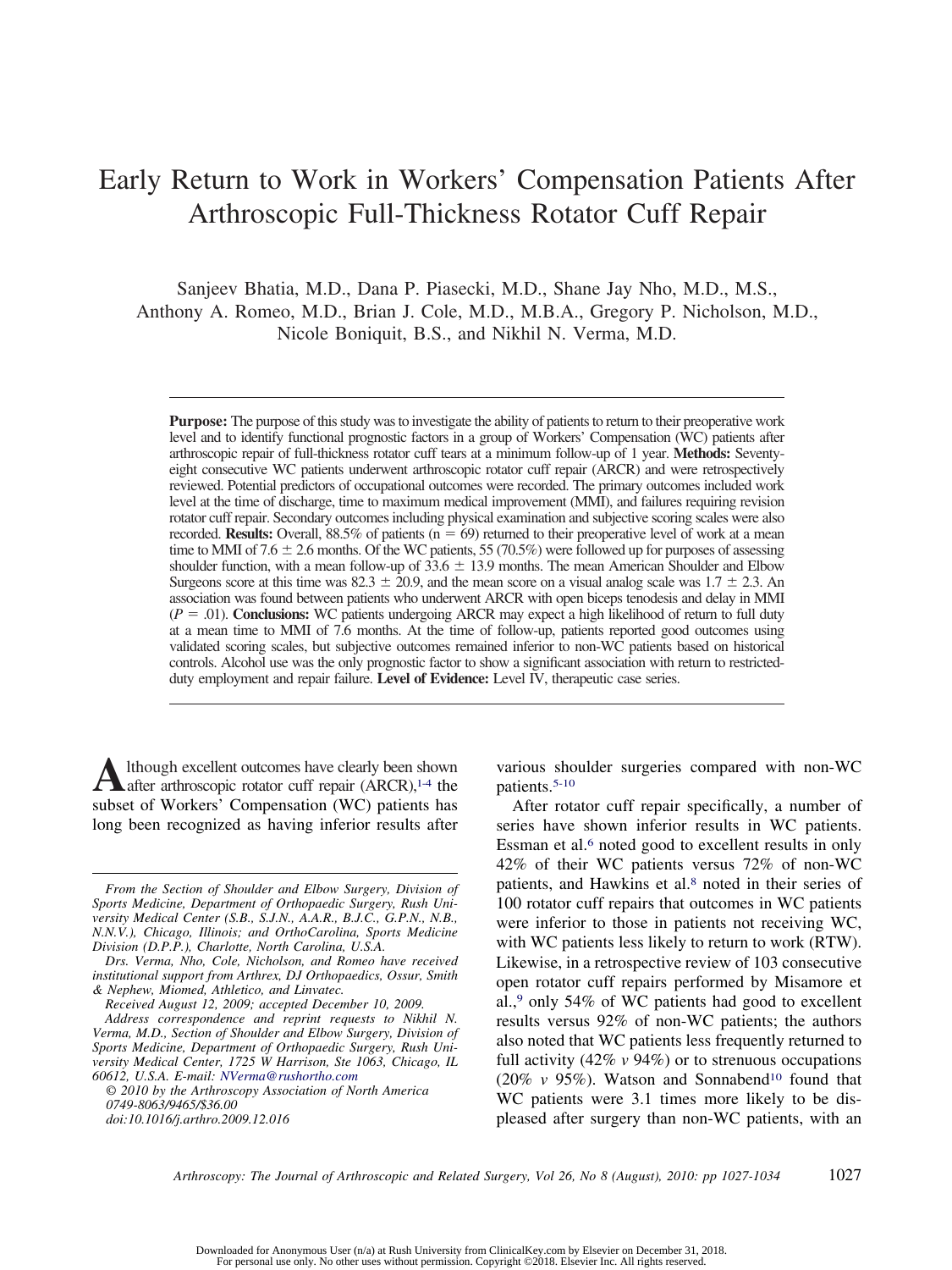overall patient satisfaction rate of only 71% (*v* 90% for non-WC patients). WC patients were also noted to report less pain reduction and less improvement in work ability after surgery than their non-WC counterparts. However, these studies have focused on subjective outcomes as their primary outcome measure.

Although these studies show generalized diminished outcomes in WC patients as a subset of larger patient cohorts, few studies have focused on outcomes after arthroscopic repair, and no study has looked at postoperative work level as the primary outcome measure. The purpose of this study was to investigate the ability of patients to return to their preoperative work level and to identify functional prognostic factors in a group of WC patients after arthroscopic repair of full-thickness rotator cuff tears at a minimum followup of 1 year. Our hypothesis was that WC patients would have a satisfactory return to preinjury levels of function after arthroscopic repair of full-thickness rotator cuff tears. The ability to predict RTW level and to identify potential prognostic variables in this unique, but significant, patient population would assist orthopaedists in advising both patients and employers regarding realistic recovery expectations.

## **METHODS**

Between January 2004 and December 2006, all WC patients undergoing arthroscopic repair of full-thickness rotator cuff tears, with a minimum follow-up of 1 year, were reviewed. Four fellowship-trained orthopaedic surgeons specializing in either shoulder surgery or sports medicine performed all the surgeries in a high-volume clinical practice. The inclusion criterion was WC patients who had a symptomatic fullthickness rotator cuff tear and underwent primary arthroscopic repair. The exclusion criteria were WC patients who underwent revision repair, repair of a torn subscapularis tendon, or repair of partial-thickness tears or had contralateral shoulder pathology affecting RTW ability.

Patients who met the study criteria and provided informed consent were enrolled in the study. In our practice all surgical patients complete a preoperative questionnaire, which includes their demographic and social history, detailed medical history, and surgical history. Demographic information (age, gender, hand dominance, side of rotator cuff tear), occupation, history of rheumatoid arthritis, history of diabetes, tobacco use, and alcohol use were recorded. Alcohol use was subcategorized to 6 drinks or fewer per week or more than 6 drinks per week. By use of the *Canadian*

*Classification and Dictionary of Occupations*, <sup>11</sup> job descriptions, and patient-specific responses on the preoperative questionnaire regarding employment physical demands, the preoperative and preinjury work level (sedentary, light work, medium work, heavy work, and very heavy work) was also recorded (Table 1). Intraoperative factors included both diagnostic information and concomitant procedures that were performed at the time of surgery. Rotator cuff pathology was described in terms of lesion size, which was determined after bursectomy of the subacromial space but before rotator cuff debridement. The tear size was measured in the sagittal plane at its insertion into its respective anatomic footprint, and the classification of DeOrio and Cofield<sup>12</sup> was recorded (small, medium, large, and massive). Given the small number of massive tears, large and massive tears were grouped together for statistical analysis. Repair configuration was noted (single or double row), and concomitant procedures including acromioplasty, distal clavicle excision, and biceps tenotomy or tenodesis were noted.

Postoperatively, patients took part in a standardized rehabilitation protocol: 6 weeks of shoulder immobilization and passive range of motion (ROM), followed by active ROM between 6 and 12 weeks, and progressive strengthening of the rotator cuff after 12 weeks. Because of logistical issues inherent to a WC study group, we did not objectively measure cuff integrity after ARCR surgery using magnetic resonance imaging. However, compliance with rehabilitation, work level at the time of discharge, time to maximum medical improvement (MMI), complications, and repeat shoulder surgeries were recorded in the chart review and patient interview.

Patients were invited to undergo a follow-up examination by an independent observer, who was an orthopaedic research fellow. The patients completed validated, clinical outcome scores including the Constant-Murley score,<sup>13</sup> Single Assessment Numeric Evaluation,14 American Shoulder and Elbow Surgeons (ASES) score,<sup>15</sup> Simple Shoulder Test (SST),<sup>16</sup> and visual analog scale (VAS) for pain.17-19 A physical examination was also performed. Forward elevation in the scapular plane and external rotation with the arm at the side were measured with a goniometer. The shoulder strength was measured with a manual muscle dynamometer (Lafayette Manual Muscle Test System; Lafayette Instrument Company, Lafayette, IN) in forward elevation in the scapular plane and external rotation at the side. The test was completed 3 times for each measurement, and a mean value was obtained. The strength ratio was calculated as the ratio of the force

Downloaded for Anonymous User (n/a) at Rush University from ClinicalKey.com by Elsevier on December 31, 2018. For personal use only. No other uses without permission. Copyright ©2018. Elsevier Inc. All rights reserved.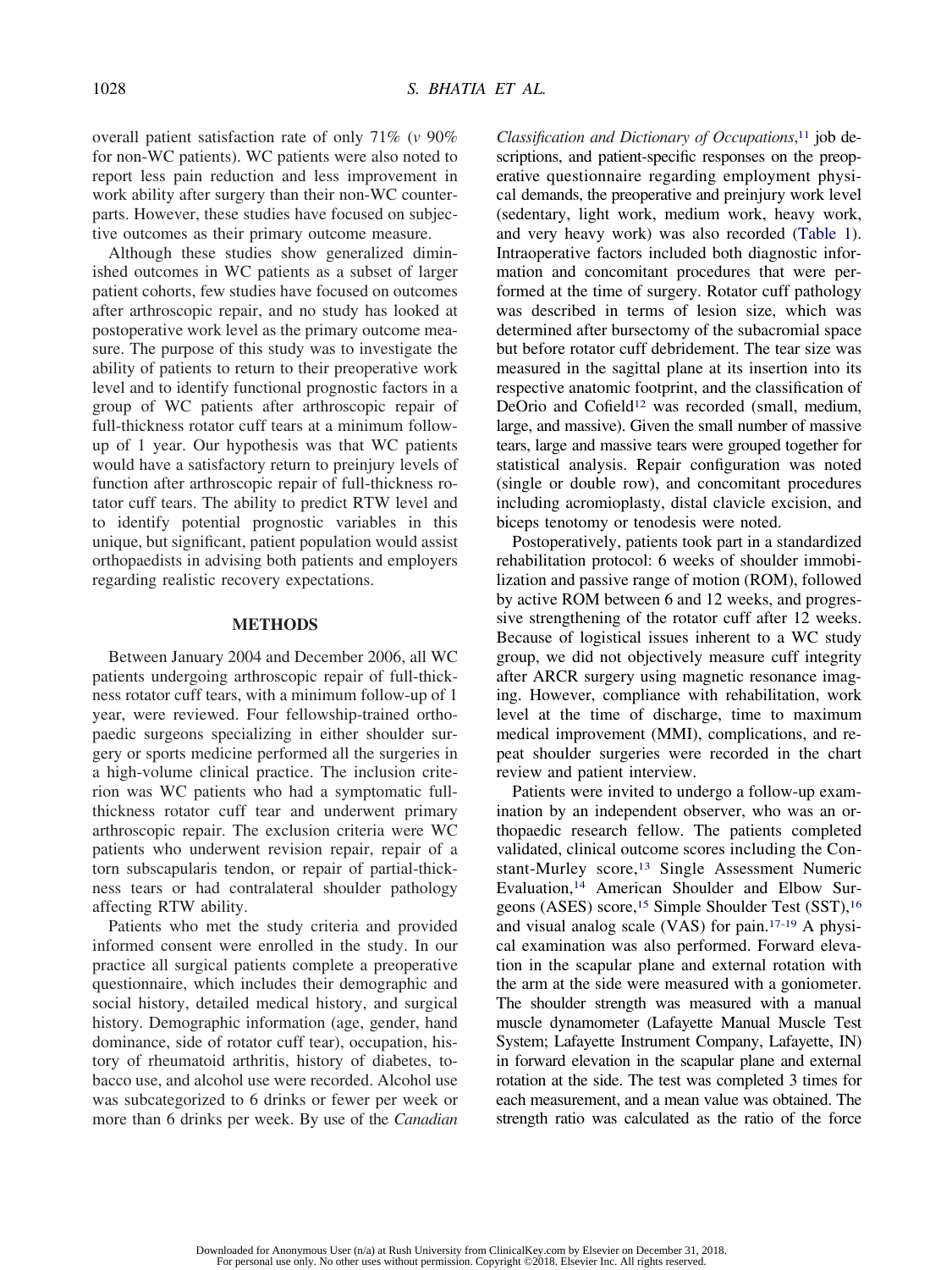|  | TABLE 1. | Definitions of Work Level* |  |  |  |
|--|----------|----------------------------|--|--|--|
|--|----------|----------------------------|--|--|--|

| Work Category   | Definition                                                                                                                                                                                                                                                                                                                                                                                                                                                                                                                                                                                                                   |
|-----------------|------------------------------------------------------------------------------------------------------------------------------------------------------------------------------------------------------------------------------------------------------------------------------------------------------------------------------------------------------------------------------------------------------------------------------------------------------------------------------------------------------------------------------------------------------------------------------------------------------------------------------|
| Sedentary work  | Exerting up to 10 lb of force occasionally and/or a negligible amount of force frequently. Sedentary work<br>involves sitting most of the time but may involve walking or standing for brief periods of time.                                                                                                                                                                                                                                                                                                                                                                                                                |
| Light work      | Exerting up to 20 lb of force occasionally, and/or up to 10 lb of force frequently, and/or a negligible<br>amount of force constantly to move objects. Even though the weight lifted may be only a negligible<br>amount, a job should be rated light work (1) when it requires walking or standing to a significant<br>degree, (2) when it requires sitting most of the time but entails pushing and/or pulling of arm or leg<br>controls, and/or (3) when it requires working at a production rate pace entailing constant pushing and/<br>or pulling of materials even though the weight of those materials is negligible. |
| Medium work     | Exerting 20 to 50 lb of force occasionally, and/or 10 to 25 lb of force frequently, and/or greater than<br>negligible force of up to 10 lb constantly to move objects. Physical demand requirements are in excess<br>of those for light work.                                                                                                                                                                                                                                                                                                                                                                                |
| Heavy work      | Exerting 50 to 100 lb of force occasionally, and/or 25 to 50 lb of force frequently, and/or 10 to 20 lb of<br>force constantly to move objects.                                                                                                                                                                                                                                                                                                                                                                                                                                                                              |
| Very heavy work | Exerting in excess of 100 lb of force occasionally, and/or in excess of 50 lb of force frequently, and/or in<br>excess of 20 lb of force constantly to move objects.                                                                                                                                                                                                                                                                                                                                                                                                                                                         |

\*According to data from *Canadian Classification and Dictionary of Occupations*. 11

exerted by the affected (operative) shoulder relative to the force exerted by the unaffected (nonoperative) shoulder.

The outcome analysis was performed to determine the RTW status for patients at the time of discharge. Work level was determined by the operating surgeon at the time of discharge. In most cases a functional capacity evaluation was also obtained. The patient's ability to return to full work activities (yes or no) at the appropriate postoperative work level (sedentary, light work, medium work, heavy work, and very heavy work) and the time to MMI were determined. The time to MMI was subcategorized as less than 6 months, 7 to 12 months, and greater than 12 months. Failure of ARCR was considered to present in patients who required revision rotator cuff repair.

Descriptive analysis consisted of frequencies and percentages for discrete data and means and SDs for continuous data. Contingency table analysis included the Fisher exact test to conduct univariate analyses of the prognostic factors for RTW at preoperative levels, time to MMI, and failure of repair requiring revision (SPSS, Chicago, IL).  $P < .05$  was considered to be statistically significant.

#### **RESULTS**

Between January 2004 and December 2006, 78 consecutive WC patients who underwent primary ARCR of full-thickness supraspinatus tendons met the study criteria. The demographic characteristics are shown in Table 2. The mean age of the patients was  $54.9 \pm 8.2$  years (range, 35.8 to 73.2 years). Of the

participants, 78.2% ( $n = 61$ ) were men and 21.8%  $(n = 17)$  were women.

At the index procedure, the rotator cuff tear and associated pathology were recorded. The mean rotator cuff tear size was  $3.02 \pm 1.21$  cm (range, 1.0 to 6.0 cm). According to the classification of DeOrio and Cofield,<sup>12</sup> there were 34 small tears (43.6%), 35 medium tears (44.9%), and 9 large/massive tears (11.5%). Tendon involvement included the supraspinatus 100.0% of the time ( $n = 78$ ) and the infraspinatus 29.5% of the time  $(n = 23)$ ; tears involving the subscapularis were excluded from this study. Any additional pathology was addressed by the surgeon at the time of ARCR: acromioplasty in  $47.4\%$  (n = 37), biceps tenodesis in 29.5% (n = 23), distal clavicle resection in 6.4% (n = 5), and intra-articular debridement for glenohumeral osteoarthritis in 7.7% ( $n = 6$ ). Of the tears, 42 (53.8%) were treated with a single-row configuration, whereas 36 (46.2%) were repaired with a double-row construct, with a mean of  $2.45 \pm 1.04$  anchors (range, 1) to 5 anchors) being used per case.

Preoperatively, no patient was employed at a sedentary-work level, whereas 17 patients were employed at a light-work level, 13 patients at a medium-work level, 40 patients at a heavy-work level, and 8 patients at a very heavy–work level. Overall, 88.5% of patients  $(n = 69)$  returned to their preoperative level of work at a mean time to MMI of  $7.6 \pm 2.6$  months. The percent of patients who returned to full duty decreased with increasing level of preoperative work activity, but the difference did not reach statistical significance (Fig 1). There were 9 patients who were not able to work at the same preoperative level after ARCR, and

Downloaded for Anonymous User (n/a) at Rush University from ClinicalKey.com by Elsevier on December 31, 2018. For personal use only. No other uses without permission. Copyright ©2018. Elsevier Inc. All rights reserved.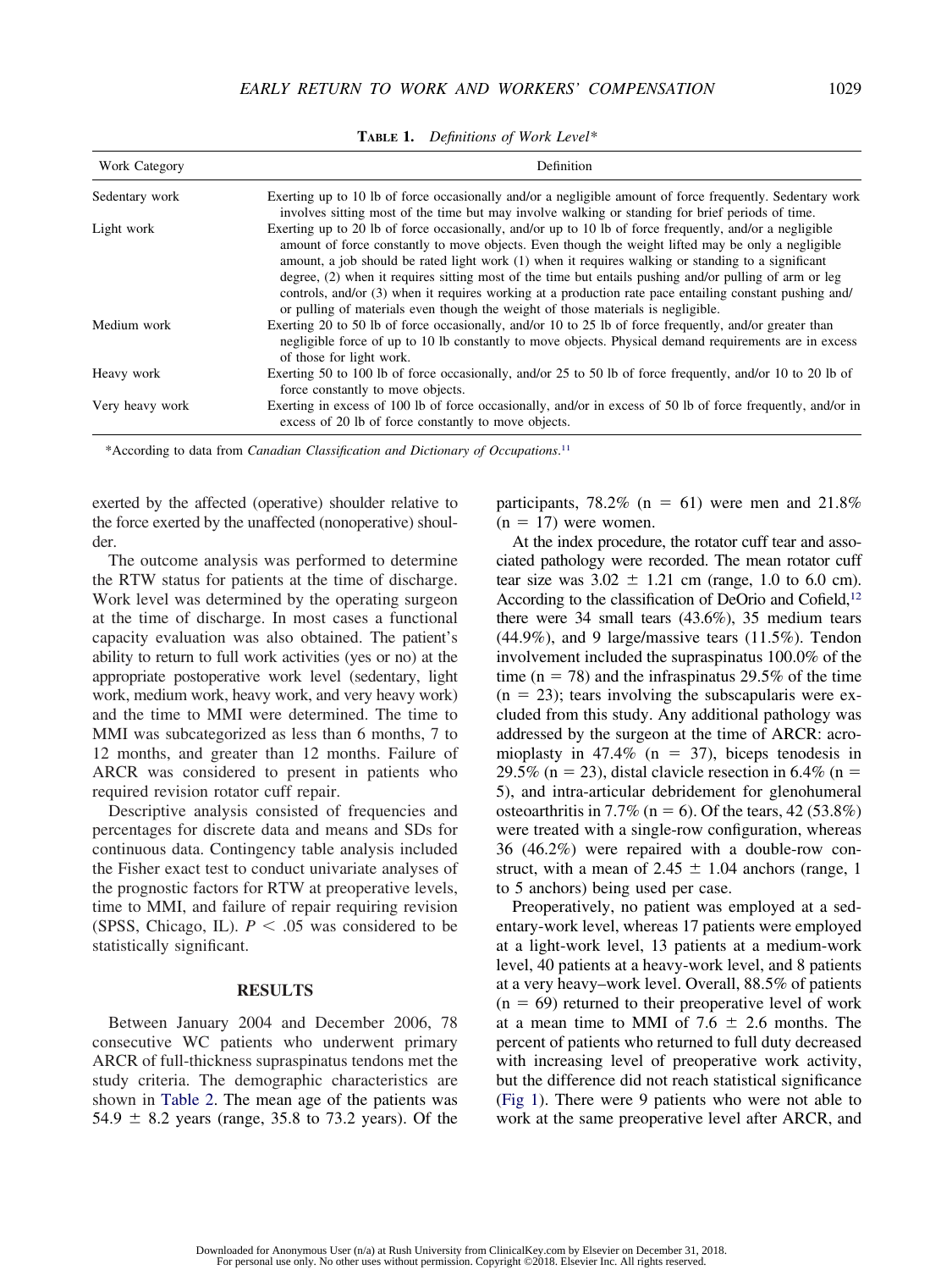| Demographic Category        | Characteristic                          |
|-----------------------------|-----------------------------------------|
| Mean age at surgery         | $54.9 \pm 8.2$ yr (range, 35.8-73.2 yr) |
| Mean follow-up              | $30.0 \pm 13.2 \text{ mo}$              |
| Gender                      |                                         |
| Male                        | $n = 61(78.2%)$                         |
| Female                      | $n = 17(21.8\%)$                        |
| Dominant side involvement   |                                         |
| Yes                         | 67.9%                                   |
| No                          | 32.0%                                   |
| Comorbidities               |                                         |
| Diabetes mellitus           | $n = 7(9.0\%)$                          |
| Rheumatoid arthritis        | $n = 3(3.8%)$                           |
| Social history              |                                         |
| Active/recent tobacco user  | $n = 22(28.2\%)$                        |
| Alcohol intake of 1-6       |                                         |
| drinks per week             | $n = 25 (32.0\%)$                       |
| Alcohol intake of $>6$      |                                         |
| drinks per week             | $n = 8(10.3\%)$                         |
| Work level                  |                                         |
| Sedentary                   | $n = 0$ (0.0%)                          |
| Light                       | $n = 17(21.8\%)$                        |
| Medium                      | $n = 13(16.7%)$                         |
| Heavy                       | $n = 40 (51.3\%)$                       |
| Very heavy                  | $n = 8(10.3\%)$                         |
| Concomitant shoulder        |                                         |
| pathology                   |                                         |
| Biceps pathology            | $n = 23(29.5%)$                         |
| Acromioclavicular joint     |                                         |
| pathology<br>Impingement    | $n = 30(38.5\%)$<br>$n = 36(46.2\%)$    |
| Glenohumeral arthritis      | $n = 16(20.5\%)$                        |
| Cuff tear characteristics   |                                         |
| Mean tear size              | $3.02 \pm 1.21$ cm (range, 1.0-6.0 cm)  |
| Small*                      | $n = 34(43.6\%)$                        |
| Medium*                     | $n = 35(44.9\%)$                        |
| Large/massive*              | $n = 9(11.5\%)$                         |
| Tendon involvement          |                                         |
| Supraspinatus               | $n = 78(100.0\%)$                       |
| Infraspinatus               | $n = 23(29.8\%)$                        |
| Subscapularis               | $n = 0$ (0.0%)                          |
| Concomitant shoulder        |                                         |
| procedures                  |                                         |
| Acromioplasty               | $n = 37(47.4\%)$                        |
| Biceps tenodesis            | $n = 23(29.5\%)$                        |
| Distal clavicle resection   | $n = 5(6.4\%)$                          |
| Intra-articular debridement |                                         |
| for glenohumeral            |                                         |
| arthritis                   | $n = 6(7.7%)$                           |
| Operative technique         |                                         |
| Single-row anchor           |                                         |
| configuration               | 53.8%                                   |
| Double-row anchor           |                                         |
| configuration               | 46.2%                                   |
| Margin convergence          | 19.2%                                   |
| Mean No. of anchors used    | $2.45 \pm 1.04$ (range 1 to 5)          |

**TABLE 2.** *Demographic Characteristics of ARCR Cohort*  $(n = 78)$ 

\*Tear size groupings based on data from the classification of DeOrio and Cofield.<sup>12</sup>

1 of 9 patients underwent revision rotator cuff repair. Six patients were heavy laborers (welder, demolition, heavy equipment operator, carpenter, sheet metal worker, and laborer), two were very heavy laborers (truck mechanic and airplane luggage handler), and one worked in housekeeping (medium). Of the 6 heavy laborers, 3 were restricted to sedentary work, 2 were permitted to perform light duties, and 1 was allowed to perform medium duties. One very heavy laborer was reassigned to light duty, and the other was permitted to perform a medium level of work but instead elected to retire. The 1 patient with a preoperative level of medium work was only able to perform sedentary work after ARCR.

There were 5 patients (6.4%) who had a failure of ARCR requiring revision rotator cuff repair, but 4 of 5 eventually returned to full-duty work at preoperative levels. Two patients, both heavy laborers, sustained a repeat ipsilateral shoulder injury shortly after recovering from uncomplicated ARCR and returning to full-duty work; both patients underwent revision surgery. Two patients had significant limitations in shoulder function shortly after ARCR. Postoperative magnetic resonance imaging showed residual cuff tendon defects, and the patients subsequently underwent open rotator cuff repair; 1 of these patients did not return to full-duty work. Finally, a draining portal was used in a machinist 3 weeks after surgery without evidence of deep infection. Five months later, he presented with infected subacromial bursitis with a partial-thickness rotator cuff tear necessitating irrigation, debridement, and subsequent revision with a mini-open rotator cuff repair.



**FIGURE 1.** Percentage of patients' return to full-duty work according to preoperative work level.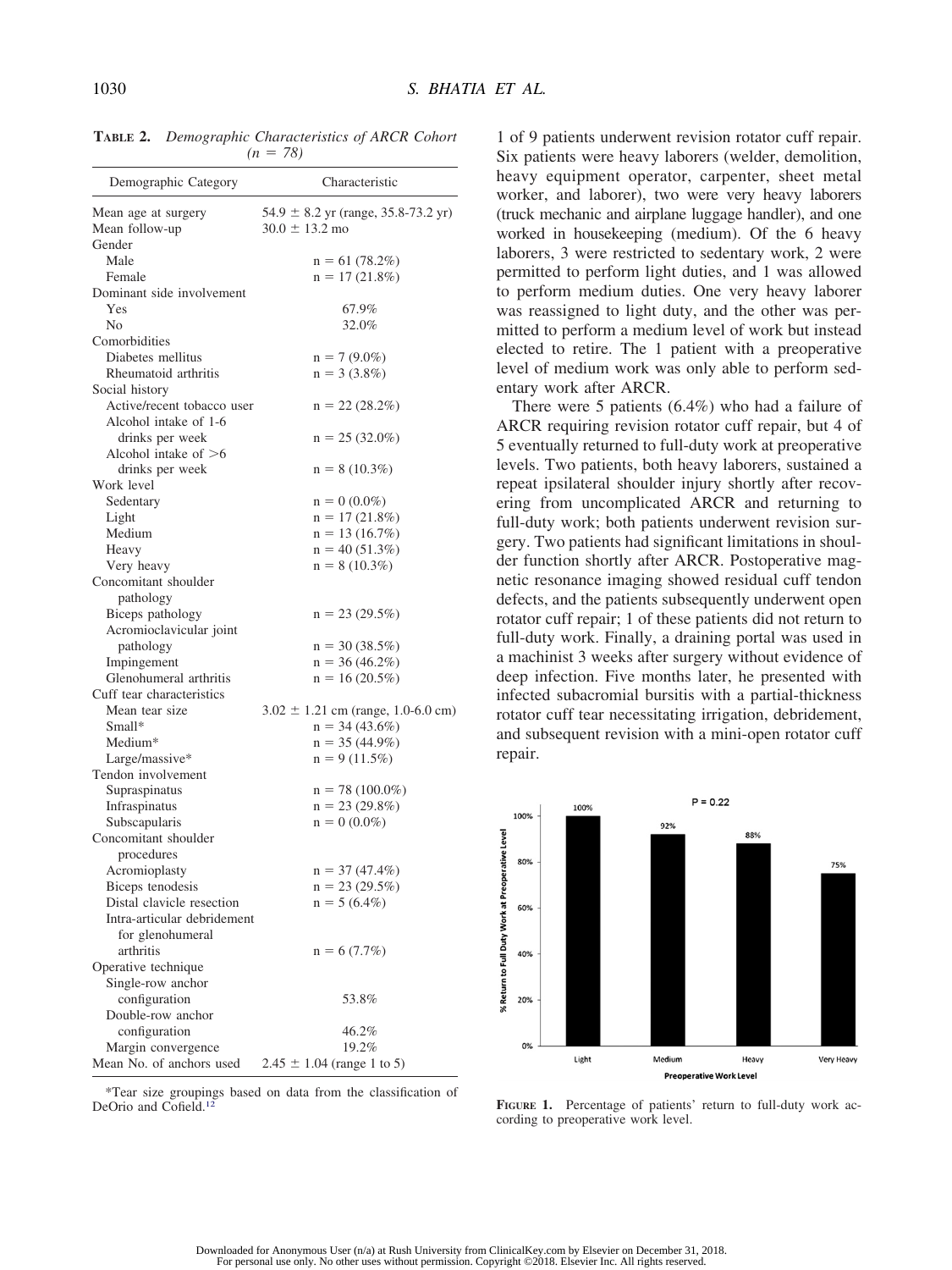With regard to postoperative shoulder function in terms of clinical scores, ROM, and strength, 55 WC patients (70.5%) were followed up, with a mean follow-up of  $33.6 \pm 13.9$  months (range, 13.7 to 68.7) months). Twenty-two patients were lost to follow-up despite extensive attempts to locate them, and one patient refused to undergo follow-up for fear of negatively affecting his ongoing WC claim. The postoperative shoulder outcomes are summarized in Table 3. At final follow-up, mean forward flexion of the operative shoulder was  $154.2^{\circ} \pm 30.4^{\circ}$  and mean external rotation (side) was  $62.1^{\circ} \pm 19.9^{\circ}$ . The strength ratio, defined as maximum force exerted in the operative shoulder divided by maximum force exerted in the nonoperative shoulder, was 0.9 in forward flexion and 0.44 in external rotation. With regard to validated shoulder outcome scores, the mean SST score was  $9.5 \pm 3.4$ , the mean VAS score was  $1.7 \pm 2.3$ , and the mean Single Assessment Numeric Evaluation score was  $83.6 \pm 18.4$  at final follow-up. In addition, the mean ASES score was  $82.3 \pm 20.9$  and the mean Constant-Murley score was  $72.2 \pm 19.6$  at this time point.

Univariate analysis was performed to determine prognostic factors that are associated with time to MMI, postoperative work levels, and revision rotator cuff repair. There was an association between patients with biceps tendonitis who underwent open biceps tenodesis and delay in MMI ( $P = .011$ ). A history of preoperative alcohol use  $(0.6$  drinks per week) had a significant association with the inability to return to preoperative work levels after ARCR  $(P = .011)$  (Fig. 2). In addition, those patients with limited alcohol consumption ( $\leq 6$  drinks per week) were less likely to have failure requiring revision rotator cuff repair (*P* .014) (Fig 3). Gender, preoperative work level, smoking status, diagnosis of diabetes, diagnosis of rheuma-

| Outcome                                     | Mean   | SD    |
|---------------------------------------------|--------|-------|
| Constant score                              | 72.2   | 19.6  |
| Single Assessment Numeric Evaluation score  | 83.6   | 18.4  |
| ASES score                                  | 82.3   | 20.9  |
| SST score                                   | 9.5    | 3.4   |
| VAS score                                   | 1.7    | 2.3   |
| Forward flexion on operative shoulder $(°)$ | 154.19 | 30.37 |
| External rotation (side) on operative       |        |       |
| shoulder $(°)$                              | 62.14  | 19.89 |
| Forward flexion strength ratio*             | 0.9    | 0.44  |
| External rotation (side) strength ratio*    | 0.44   | 0.33  |
|                                             |        |       |

\*Strength ratio  $=$  Force exerted by affected shoulder/force exerted by unaffected shoulder.



**FIGURE 2.** Effect of alcohol use on RTW level.

toid arthritis, tear size, acromioclavicular joint arthritis, and glenohumeral osteoarthritis did not influence return to postoperative work status, time to MMI, or failure rate in this population. Group sizes for univariate analysis are listed in Table 2.

## **DISCUSSION**

This study is the largest series of ARCR in WC patients and reports that 88.5% of WC patients return to full-duty work at a mean time of 7.6 months regardless of preoperative work level, smoking status, or tear size. The study was specifically designed to determine RTW ability after ARCR and to identify prognostic factors that are associated with RTW, time to MMI, and failures necessitating revision rotator cuff repair in a WC patient population.

Disparities in a variety of outcome measures between WC and non-WC patients have been reported in a number of series after rotator cuff repair.9,10,20,21 In 1 of the largest published series of WC patients after rotator cuff repair, Misamore et al.9 retrospectively reviewed 103 consecutive open rotator cuff repairs. In this series 54% of WC patients had good to excellent results versus 92% of non-WC patients, with significantly lower scores in all UCLA scoring categories for **TABLE 3.** *Outcomes of WC Patients After ARCR (n* = 55) the WC patients (including pain, function, strength,



**FIGURE 3.** Effect of alcohol use on repair failure.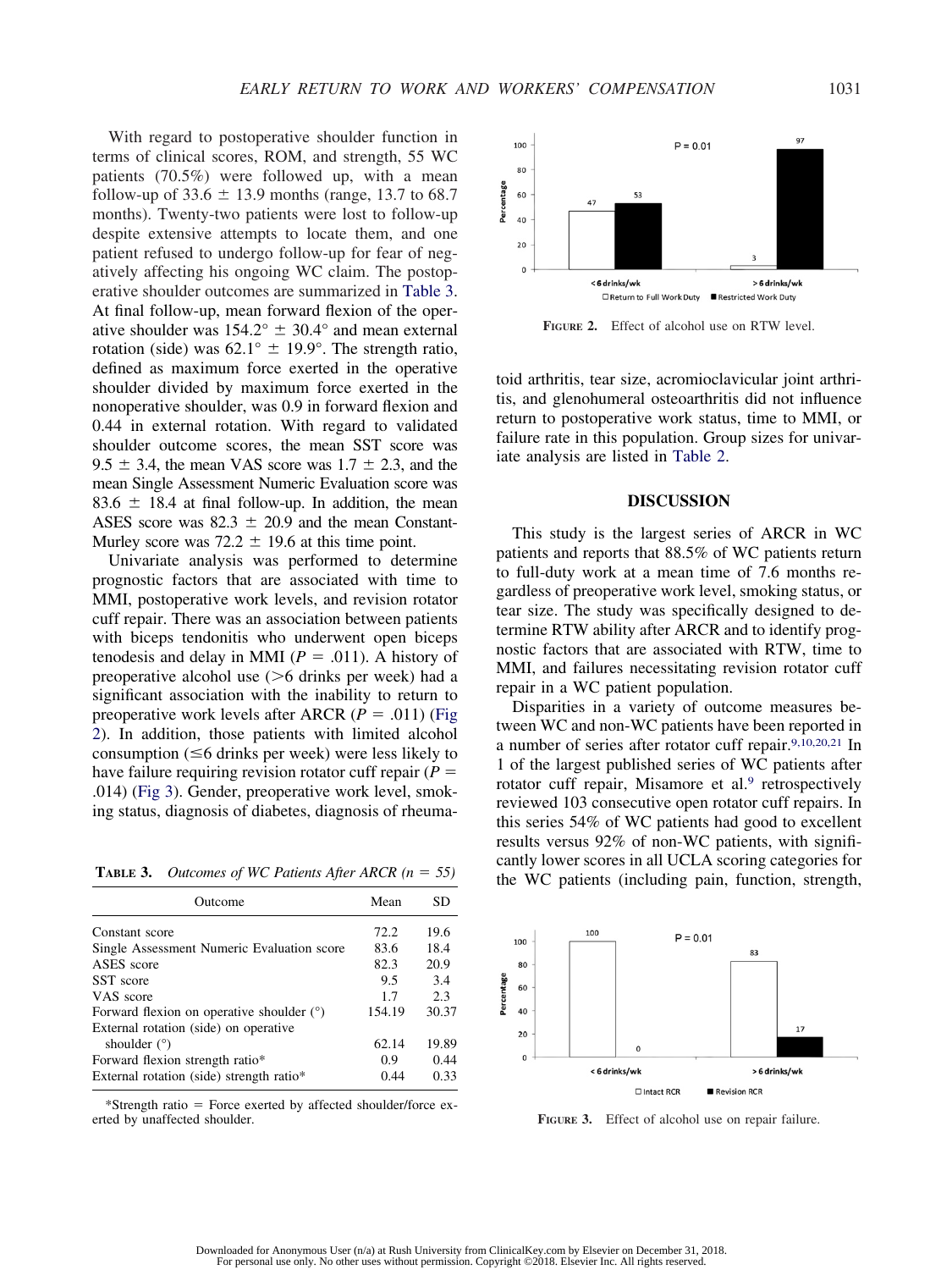and motion). In addition, only 42% of WC patients returned to full activity versus 94% of non-WC patients. When strenuous occupations were evaluated separately, only 20% of WC patients returned to strenuous occupations compared with 95% of non-WC patients ( $P \leq .01$ ). Regardless of the type of labor, WC patients were also much less likely to RTW without limitations (61%  $\nu$  94%,  $P < .001$ ), a theme that also persisted when the authors only compared patients with a component of manual labor (58% *v* 89%,  $P < .01$ ).

Very few arthroscopic studies have specifically examined outcomes of ARCR in the WC cohort. Furthermore, none has focused specifically on RTW level after repair as the primary outcome measure. Cole et al.22 performed a subgroup analysis to determine the outcome of their WC population. There were no significant differences between the WC cohort ( $n = 22$ ) compared with the non-WC cohort  $(n = 25)$  in terms of patient satisfaction, functional outcome assessment, ROM, retear rate, or retear size  $(P > .05)$ . However, there were some significant differences between the groups in terms of strength at baseline and 2-year follow-up. In addition, from a demographic standpoint, the WC patients were aged 9 years younger than the non-WC patients (52 years  $v$  61 years,  $P = .001$ ), they were predominantly male (78%  $v$  25%,  $P = .11$ ), and the dominant extremity was involved in a greater percentage (87%  $v$  58%,  $P = .24$ ). The tear size also differed between the groups, and 87% of the WC patients had small to medium tears compared with 69% of the non-WC patients ( $P = .03$ ). More recently, Krishnan et al.23 reported on ARCR in a series of patients aged younger than 40 years with a mean age of 37 years and a mean postoperative ASES score of 92. Of 23 patients, 21 (90%) returned to their previous level of activity or employment including 9 (90%) of the WC patients.

Probably the most notable difference between the more recent studies and historical literature is that the surgical technique has changed from open repair to all-arthroscopic rotator cuff repair. Both the studies of Essman et al.<sup>6</sup> and Misamore et al.<sup>9</sup> used formal open approaches with detachment of the deltoid muscle, which may have affected rehabilitation, rate of complications, and return to full duty. There are no studies that compare the outcomes of open rotator cuff repair and ARCR in a WC population, but such a study may provide insight into the effect of surgical technique on rehabilitation and RTW.

The findings from our study are consistent with the 2 previously mentioned studies that report on the outcome and RTW ability of WC patients after ARCR.22,23 The overwhelming majority of WC patients returned to full duty (88.5%) regardless of the preoperative work level, which coincides with the RTW data published by Krishnan et al.<sup>23</sup> (90%). The percentage of WC patients who returned to full duty was 100% for light duty, 92% for medium duty, 88% for heavy duty, and 75% for very heavy duty (Fig 1). Although a trend toward decreased return to full duty was noted with increasing preoperative work level, statistical significance was not found  $(P = .22)$ . Certainly, our low number of patients in each category could have limited our ability to show a significant difference.

With regard to subjective outcome measures, the findings of this study compare favorably with historical controls from both WC and non-WC patients. As in previous studies, we did note slightly lower subjective outcomes scores when compared with a non-WC patient population. Gartsman et al., $<sup>1</sup>$  in a retrospective</sup> review of 73 non-WC patients undergoing primary ARCR, reported a mean postoperative ASES score of 87.6  $\pm$  12.8. Cole et al.,<sup>22</sup> in a review of 49 primary ARCR patients with 2 years' follow-up, 22 (47%) of whom were WC patients, reported a mean ASES score of 85, SST score of 9.8, and VAS score of 1.4 after 2 years' follow-up. These values are only slightly better than our study's findings (Table 3), possibly because of the higher percentage of non-WC patients.

It should be noted that a limitation of all studies on the WC population is that RTW is strongly affected by economic, social, and job-related factors including regional laws regarding duration and amount of compensation, family incomes greater than 125% of the poverty level, social support, educational level, and stability of the job market in the area.<sup>24</sup> This makes comparisons to previous studies in other regions and patient populations difficult. Nonetheless, the information presented may be useful in discussing patient expectations with regard to the likelihood of return to full duty independent of the level of work activity. This is particularly true because our study evaluated the work level at the time of discharge as determined by the operating surgeon at the time of MMI.

The senior surgeons in this study may have exhibited selection bias when offering surgery to WC patients, although this was not evaluated during this retrospective review. Surgery may only be offered to those with appropriate symptoms referable to the rotator cuff with corresponding physical examination and imaging findings. The demographic factors associated with WC patients are predictive for favorable clinical outcomes.22 These patients represent a younger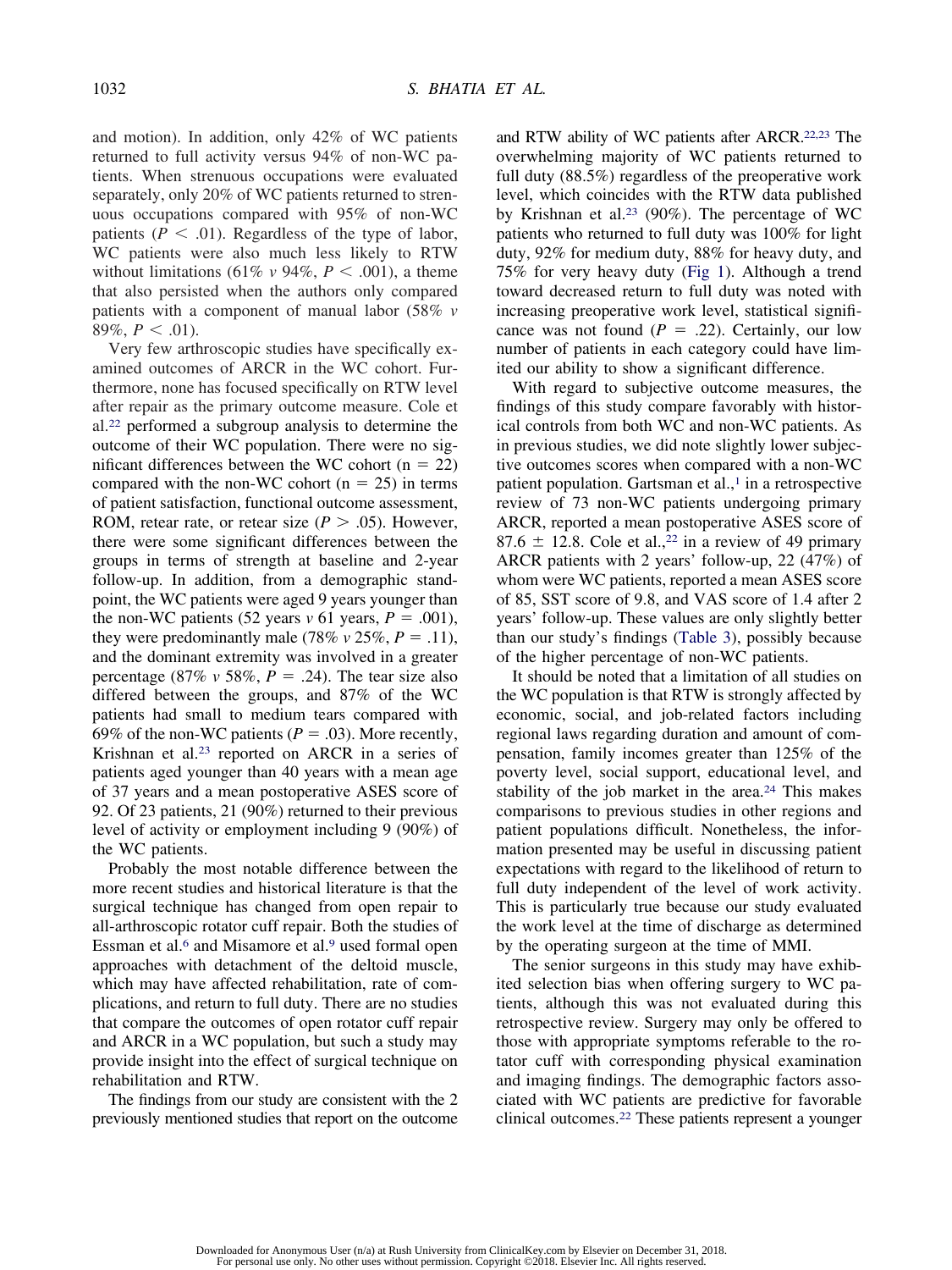population with a higher proportion of men. Age has consistently been reported in open and arthroscopic studies to be associated with outcome.13,22,25-28 A number of studies have reported that age greater than 60 years can affect functional outcome22,26; however, our patient population is younger, with a mean age of 54.9 years. Gender also has been reported in some studies to have a role in clinical outcome, and some studies report female gender to be associated with lower shoulder functional scores and strength.<sup>29</sup> Mallon et al.,<sup>29</sup> on the other hand, reported better overall improvement in UCLA score for women. A greater proportion of men in our cohort (78.2%) may also affect functional outcomes and RTW data.

The effect of tear size on clinical outcome and postoperative healing has been well described in the literature.26,28,30-32 In our WC population 69 of the 78 patients had small or medium tears. Again, the small number of large or massive tears may have limited our ability to show tear size as a predictor of RTW ability.

With regard to the time to MMI, it occurred at a mean of  $7.6 \pm 2.6$  months after ARCR. Misamore et al.9 reported that WC patients returned to their ultimate level of activity at 6.1 months, whereas non-WC patients returned at 5.7 months, but the difference was not statistically significant. The authors mentioned that there were patients who did continue to show improvement up to 1 year after surgery.<sup>9</sup> In a Finnish population, Bakalim and Pasila<sup>5</sup> also reported that RTW occurred at a mean of 6 months. Our findings suggest a slightly longer time to MMI, but the only factor that had affected the time to MMI was whether the patient had a concomitant open biceps tenodesis. Of the 23 WC patients who underwent biceps tenodesis (29.5%), 6 (26%) reached MMI within 6 months and 17 (74%) reached MMI between 7 months and 1 year.

Alcohol use was the only prognostic factor to show a significant association with return to restricted-duty employment and repair failure. Without question, more studies are needed to elucidate the effects alcohol consumption may have on biologic and psychosocial aspects of rotator cuff healing. Alcohol consumption has been reported in a number of studies to have a negative prognostic affect on clinical outcome and satisfaction.33-35 In our study 97% of patients who reported consuming greater than 6 drinks per week were reassigned to restricted work duty. Some authors have postulated that excessive alcohol use may affect the ability of the patient to understand the disease, which may affect compliance with activity restrictions and rehabilitation.34,35 Other studies have cited that alcohol was among the worst predictors of poor outcomes.33 There are issues pertaining to false reporting of alcohol use, and patients may under-report or inaccurately report the amount of alcohol consumption.35 Finally, it should be noted that the effect of alcohol on RTW is frequently confounded by educational level and poverty status, both of which have been shown to negatively affect time to RTW.21

This study has a number of limitations. It did not have a comparison group (non-WC patients with similar demographic data undergoing ARCR or WC patients undergoing open rotator cuff repair); thus historical controls were required for analysis. Although there were a total of 78 patients who were followed up from an RTW standpoint, only 55 patients were followed up from an outcomes standpoint; furthermore, analysis was often done on smaller selected work level and demographic groups. Although the limitations of retrospective study design are well known, there may be some advantage in this group. WC patients may be reluctant to participate in a research study if they have ongoing legal issues related to their injured shoulder. In addition, a prospective study may not be ideal in a situation where patient expectations and psychosocial factors may affect the outcome.

This is the first study to specifically evaluate occupational outcome after ARCR in a WC population. WC patients are a common population seen by orthopaedic surgeons, and open rotator cuff repair studies have cited inferior subjective outcomes and RTW compared with their non-WC peers.6,9 Our findings suggest that WC patients after ARCR appear to return to full duty at a higher rate (88.5%) than reported in the open rotator cuff repair literature. Excessive alcohol use is a significant predictor of return to full duty and revision rotator cuff repair, and concomitant biceps tenodesis is associated with increased time to MMI.

### **CONCLUSIONS**

WC patients undergoing ARCR may expect a high likelihood of return to full duty at a mean time to MMI of 7.6 months. At the time of follow-up, patients reported good outcomes using validated scoring scales, but subjective outcomes remained inferior to those in non-WC patients based on historical controls. Alcohol use was the only prognostic factor to show a significant association with return to restricted-duty employment and repair failure.